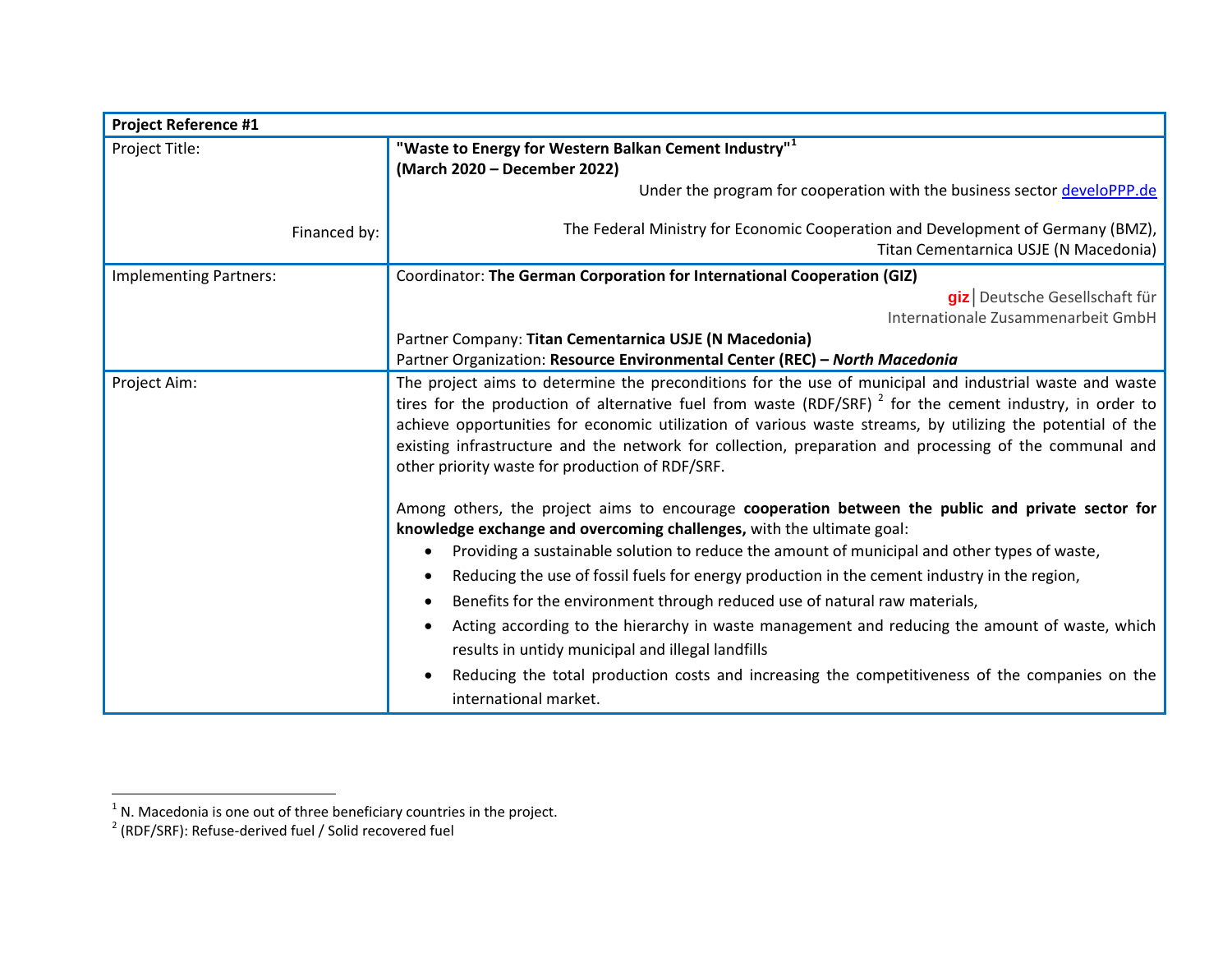| Expected results: | (1) Developing market research to analyze the overall market potential and input availability of RDF<br>within the country;                                                                                                                                     |
|-------------------|-----------------------------------------------------------------------------------------------------------------------------------------------------------------------------------------------------------------------------------------------------------------|
|                   | (2) Conducting an open dialogue and trust relationship with local and central government on best state-<br>of-the-art practices and knowledge transfer of technical and environmental standards related to co-<br>processing of waste and monitoring emissions; |
|                   | (3) public awareness campaigns targeting the local communities and local government to inform them<br>about the economic and environmental advantages, possible risks and mitigations that differ burning<br>fossil and alternative fuels;                      |
|                   | (4) Analysis of the financial and economic needs and investment risks for co-processing of alternative<br>fuels, through a cost-effective usage of different waste streams as RDF/SRF in long-run.                                                              |
| Expected impacts: | (5) Operational plan for co-processing of municipal waste has been signed between policy decision<br>makers (local and national authorities) and cement industry representatives in each of two involved<br>countries                                           |
|                   | (6) Increase in approval rate by citizens and/or company representatives in three countries for co-<br>processing waste as alternative fuel in cement industry                                                                                                  |
|                   | (7) Public and/or private investors formally declare their intent for financing local RDF production (in 2)<br>out of 3 involved countries).                                                                                                                    |

| <b>Project Reference #2</b>   |              |                                                                                                                                                                                                                                                         |
|-------------------------------|--------------|---------------------------------------------------------------------------------------------------------------------------------------------------------------------------------------------------------------------------------------------------------|
| Project Title:                |              | "Strengthening institutional capacities for mainstreaming quadruple <sup>3</sup> synergy schemes in implementation<br>of the National Action Plans (NAPs) for implementation of SAICM and inclusion of Minamata convention"<br>(April 2020 – June 2022) |
|                               | Financed by: | Special Programme Trust Fund under UNEP                                                                                                                                                                                                                 |
| <b>Implementing Partners:</b> |              | Program related: Ministry of Environment and Physical Planning, POPs and Ozone Unit<br>Administration and Financial Management: Resource Environmental Center (REC) - North Macedonia                                                                   |

**ENFILM 2018**<br><sup>3</sup> Enhance the implementation of the Basel, Rotterdam and Stockholm conventions, the Minamata Convention on Mercury and the Strategic Approach to International Chemicals Management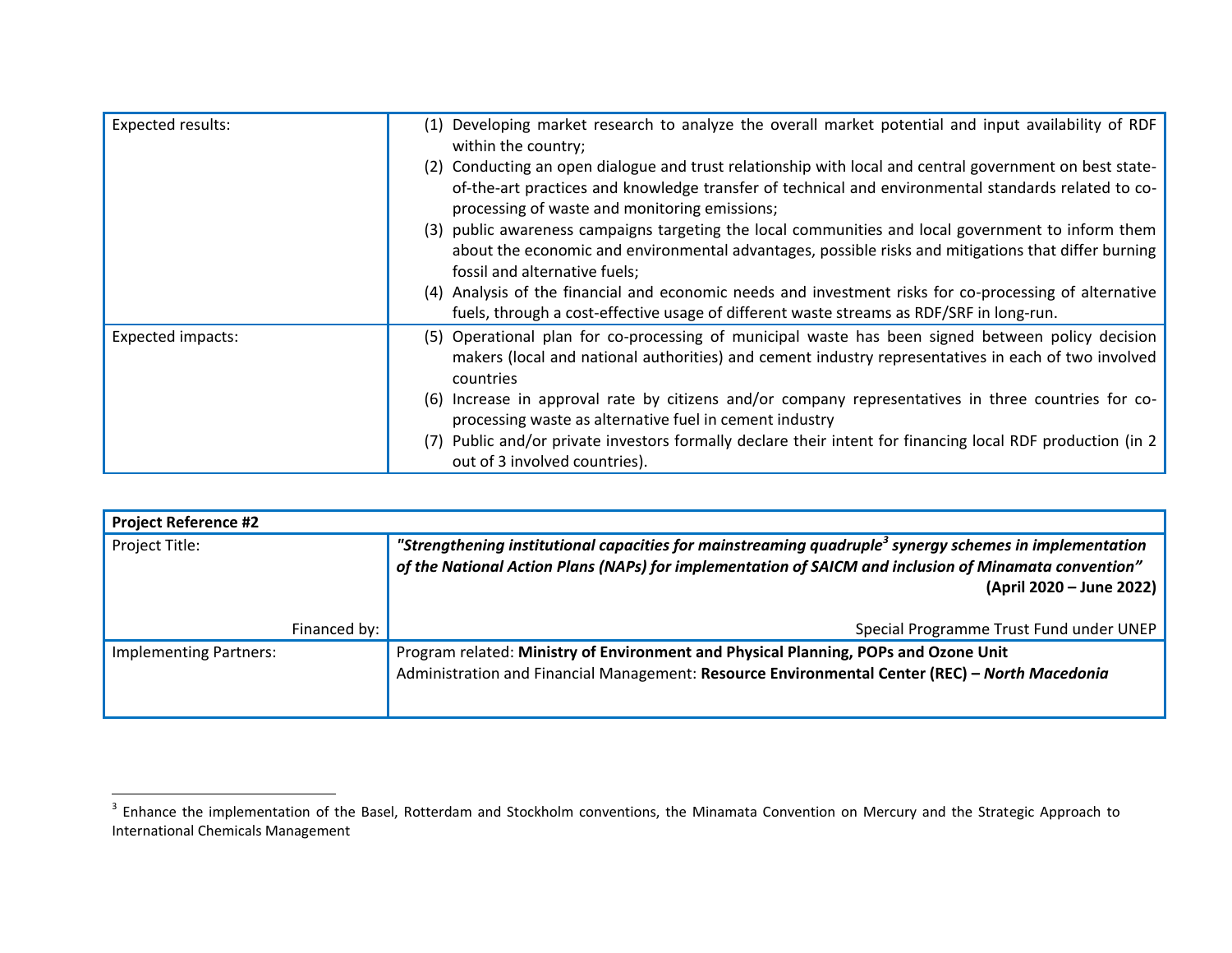| Project Aim:              | The project aims to involvement of all considered institutions/stakeholders for the renewing of the existing<br>structures dealing with chemicals and waste management (National Coordination Group for SAICM) that will<br>be reaffirmed and established a National Steering Committee (NSC) for Chemicals and Waste.<br>The representatives from environment, health, agriculture, labor, finance, economy, industry, mining and<br>energy, external affairs and planning sectors, trade unions and civil society organizations, as well as<br>Stockholm Convention Regional Centre in the Czech Republic (RECETOX) as project partner, will be involved<br>in the NSC work.                                                                                                                                                                                                                                                                                                                                                                                                                                                                                                                                                                                                                                                                                                                                 |
|---------------------------|----------------------------------------------------------------------------------------------------------------------------------------------------------------------------------------------------------------------------------------------------------------------------------------------------------------------------------------------------------------------------------------------------------------------------------------------------------------------------------------------------------------------------------------------------------------------------------------------------------------------------------------------------------------------------------------------------------------------------------------------------------------------------------------------------------------------------------------------------------------------------------------------------------------------------------------------------------------------------------------------------------------------------------------------------------------------------------------------------------------------------------------------------------------------------------------------------------------------------------------------------------------------------------------------------------------------------------------------------------------------------------------------------------------|
| Project Activities:       | (1) Creation and operationalization of developing Working Groups/Task Teams consisting of<br>representatives of all institutions with expertise/familiar with (i) Legislation and (ii) Institutional<br>Aspects.<br>(2) Develop report on the activities fulfilled in sense of SAICM NAP implementation in the period $2011 -$<br>2015 and state of the triple synergy scheme implementation and situation report for the state of<br>chemical and waste management in the period 2015-2017 with special accent on institutional<br>aspects, SWOT analysis of institutional and legal aspects of chemical and waste management,<br>organize workshop on institutional and legal aspects linked with implementation of the chemicals<br>and waste treaties and trainings (national and regional) on capacity building of the institutions<br>involved in chemicals and waste management.<br>(3) The outputs of the working group work will be:<br>a. updated national action plan for strategic chemicals and waste management for the period<br>2017 - 2021, creation of quadruple synergy scheme and<br>b. development of Terms of Reference of the separate division responsible for joint<br>implementation of the Basel, Rotterdam, Stockholm, Minamata Convention and SAICM to be<br>established under the Ministry of Environment and Physical Planning and its incorporation<br>within the updated NAP. |
| Expected impacts/results: | The main project result would be a foundation (upgrading NAP with actions on creation of a joint division and<br>its adoption by the Macedonian Government) for establishment of a division responsible for joint<br>implementation of the Basel, Rotterdam, Stockholm and Minamata Convention under the Ministry of<br>Environment and Physical Planning and its integration in the updated NAP.                                                                                                                                                                                                                                                                                                                                                                                                                                                                                                                                                                                                                                                                                                                                                                                                                                                                                                                                                                                                              |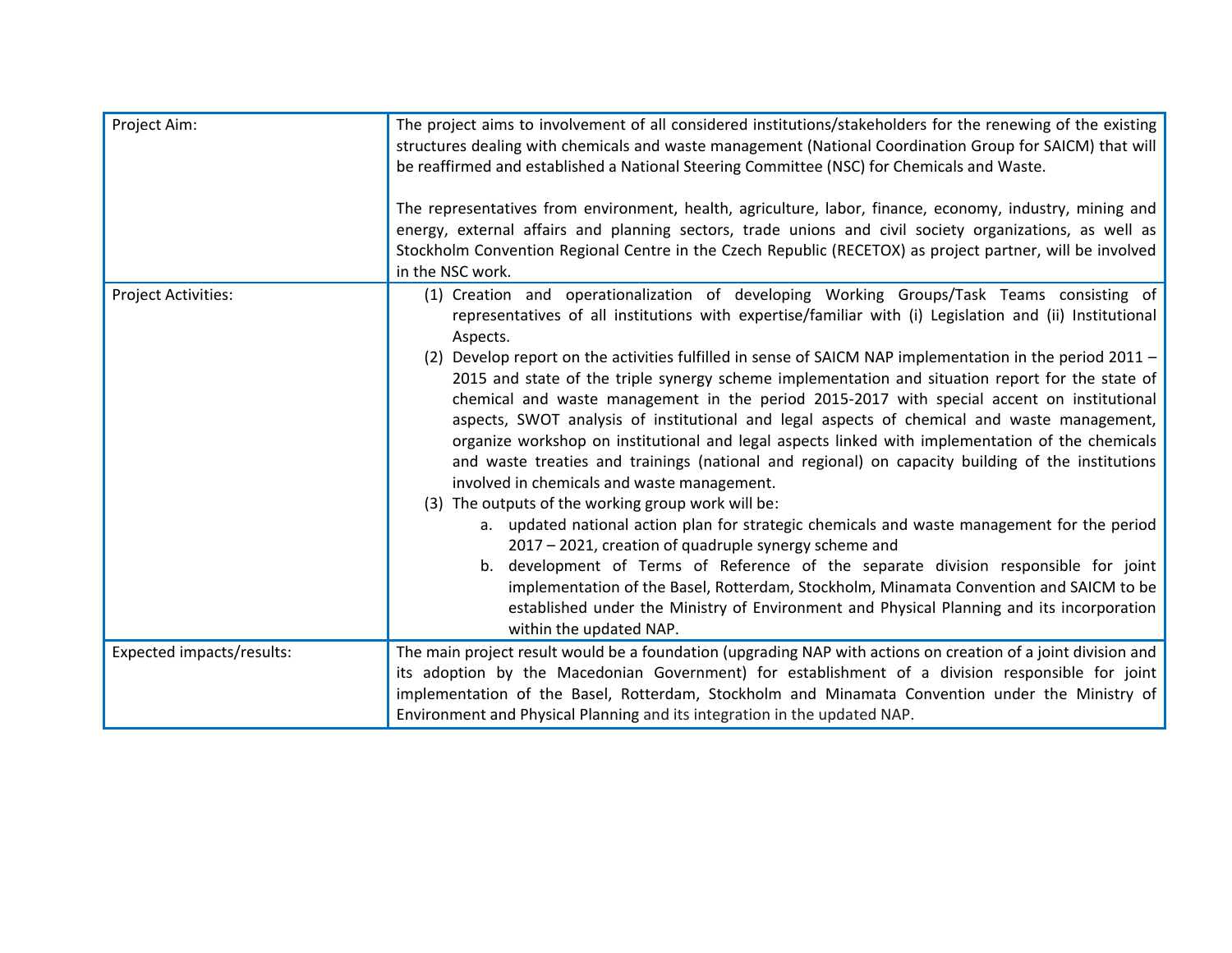| <b>Project Reference #3</b>   |                                                                                                                                                                                                                                                                                                                                                                                                                                                                                                                                                                                                                                                                                                                                                                                                                                                                                                                                                                                                                                                                                                                                         |  |
|-------------------------------|-----------------------------------------------------------------------------------------------------------------------------------------------------------------------------------------------------------------------------------------------------------------------------------------------------------------------------------------------------------------------------------------------------------------------------------------------------------------------------------------------------------------------------------------------------------------------------------------------------------------------------------------------------------------------------------------------------------------------------------------------------------------------------------------------------------------------------------------------------------------------------------------------------------------------------------------------------------------------------------------------------------------------------------------------------------------------------------------------------------------------------------------|--|
| Project Title:                | "Supporting youth-led initiatives to assist protection and sustainable development of UNESCO World<br><b>Heritage Lake Ohrid"</b><br>(September 2021 - March 2022)                                                                                                                                                                                                                                                                                                                                                                                                                                                                                                                                                                                                                                                                                                                                                                                                                                                                                                                                                                      |  |
| Financed by:                  | Programme of Participation in the activities of Member States for 2020-2021 under UNESKO                                                                                                                                                                                                                                                                                                                                                                                                                                                                                                                                                                                                                                                                                                                                                                                                                                                                                                                                                                                                                                                |  |
| <b>Implementing Partners:</b> | Program related: Ministry of Culture, National Commission for UNESKO - R. of North Macedonia<br>Administration and Financial Management: Resource Environmental Center (REC) - North Macedonia                                                                                                                                                                                                                                                                                                                                                                                                                                                                                                                                                                                                                                                                                                                                                                                                                                                                                                                                          |  |
| Project Aim:                  | The aim of the project is to bridge the awareness, knowledge, and capacity gaps among secondary school<br>students in the municipality of Ohrid towards recognizing, accepting and protecting the singular qualities of<br>their region.<br>Target group, Secondary school students in the municipality of Ohrid area (15-19 y/o)                                                                                                                                                                                                                                                                                                                                                                                                                                                                                                                                                                                                                                                                                                                                                                                                       |  |
| <b>Expected results:</b>      | (1) Maximum 20 teachers from 4 secondary schools in Ohrid have successfully piloted the UNESCO<br>educational resource kit World Heritage in Hands of Youth in the curriculum of at least two subjects<br>(biology, geography, chemistry, history, civic education or whatsoever)<br>(2) Up to 100 students from 4 secondary schools in the municipality of Ohrid have attended field trips to<br>various important natural and cultural sites in the lake Ohrid region under the supervision of experts<br>from various fields and CSO representatives;<br>(3) Up to 100 students from 4 secondary schools in the municipality of Ohrid have produced maximum<br>20 research projects;<br>(4) 3 the best student projects (out of 20) are enacted through a public outreach campaign;<br>(5) Up to 100 students from 4 secondary schools in the municipality of Ohrid have attended a workshop<br>on attending public hearings, writing letters to decision-makers and preparing requests for<br>information – followed by attending a public hearing, writing a letter to decision-makers and<br>preparing a request for information; |  |
| Expected impacts:             | (1) Raise the awareness of secondary school students from the Lake Ohrid area on the natural and<br>cultural values of the Lake Ohrid region as well as improving the knowledge on UN SDGs tiny related<br>to sustainable development (including climate change);<br>(2) Initiate youth action through networking with active local civil society organizations, peer groups and<br>experts;<br>(3) Educate and motivate secondary school students to actively participate in the decision-making                                                                                                                                                                                                                                                                                                                                                                                                                                                                                                                                                                                                                                       |  |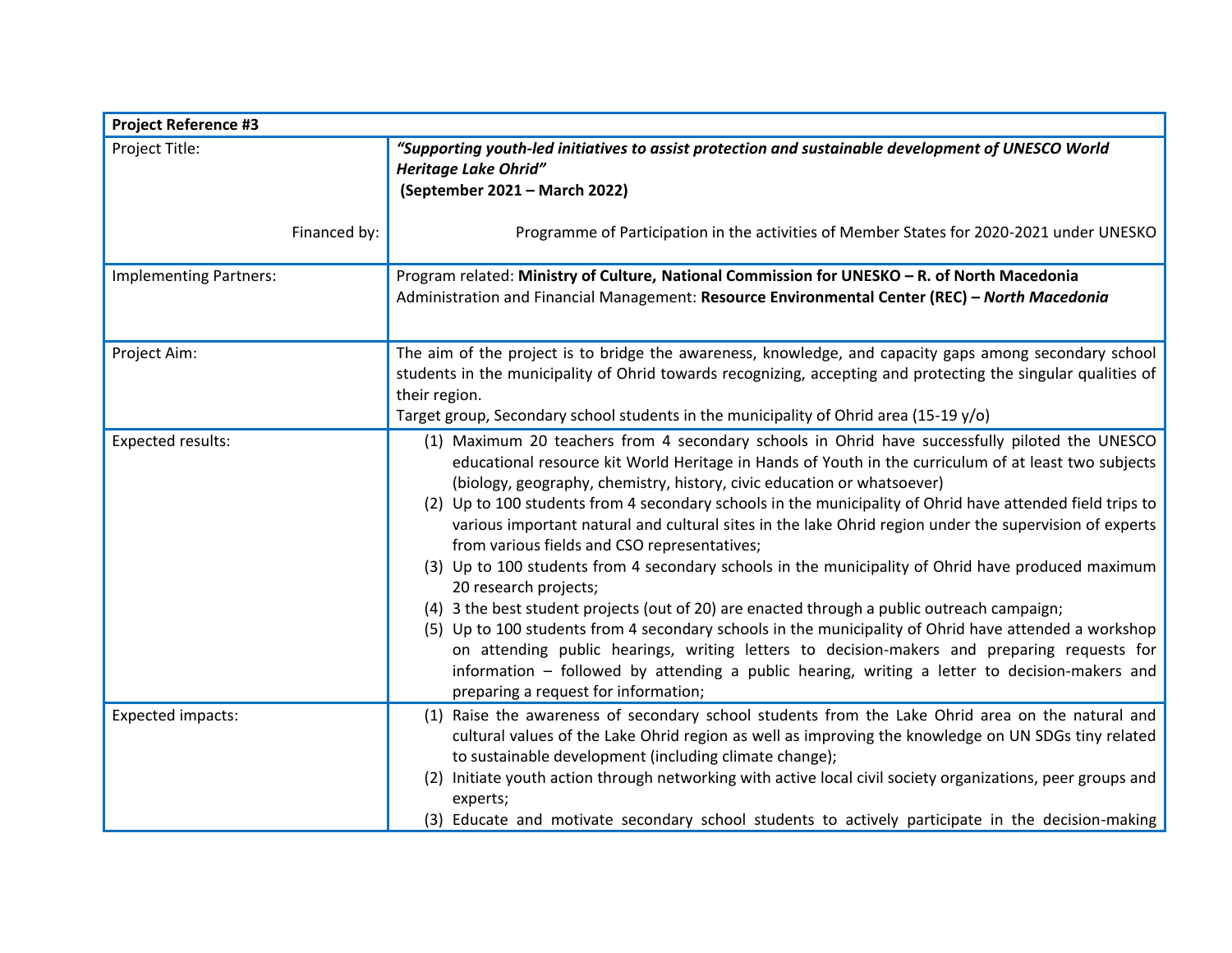| process and create lasting bottom-up pressure on decision-makers when needed. |
|-------------------------------------------------------------------------------|
|                                                                               |
|                                                                               |

| <b>Project Reference #4</b>   |                                                                                                                                                                                                                                                                                                                                                                                                                                                         |
|-------------------------------|---------------------------------------------------------------------------------------------------------------------------------------------------------------------------------------------------------------------------------------------------------------------------------------------------------------------------------------------------------------------------------------------------------------------------------------------------------|
| Project Title:                | "Invitation for the submission of proposals for the implementation of: Teachers professional development,<br>capacity building and peer learning on environmental and climate change education"<br>(May 2022 – Otober 2023)                                                                                                                                                                                                                             |
| Financed by:                  | UNICEF North Macedonia 2021-2025 country programme                                                                                                                                                                                                                                                                                                                                                                                                      |
| <b>Implementing Partners:</b> | Program related: Ministry of Education and Science - R. of North Macedonia<br>Partner organization: Bureau for Development of Education (BDE) - R. of North Macedonia<br>Administration and Financial Management: Resource Environmental Center (REC) - North Macedonia                                                                                                                                                                                 |
| Project Aim:                  | The aim of the project is to enhance teachers skills for delivery of new teaching curricula <sup>4</sup> that should<br>integrate the environment and climate change topics into the syllabuses/courses in geography, biology,<br>chemistry and physics (from 6-9 grade) as well as natural sciences ( $5th$ grade).<br>Target group, Elementary school students from $5th$ to $9th$ grade in 350 elementary schools in Republic of<br>North Macedonia. |
| Expected results and impacts: | (1) responsible core group (Master Trainers) to disseminate qualitative training on environment and<br>climate change education<br>applicable teaching materials packed in a form of Teachers Handbook<br>(3) professional teaching communities (teams of trained teachers) ready to contribute for capacity<br>building of all teachers in the country.                                                                                                |

 $\overline{\phantom{a}}$ 

and the new teaching curricula is being drafted under the New Education Reform Concept <u>https://mon.gov.mk/stored/document/Koncepcija%20MK.pdf</u><br>The new teaching curricula is being drafted under the New Education Reform Con